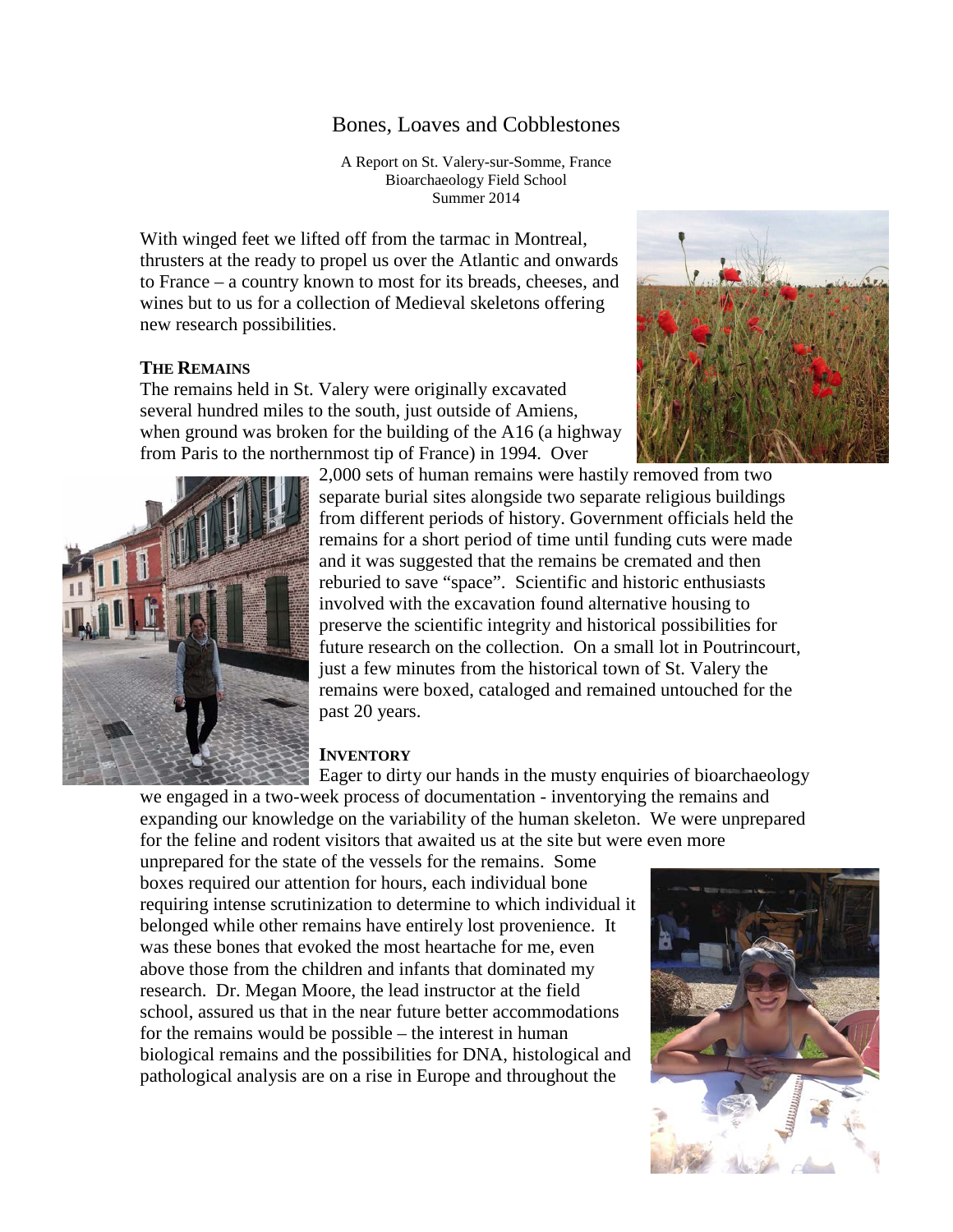globe promising greater funding to research in bioarchaeology, forensics, and ancient population genetics in the future.

In the end we were able to completely inventory around 125 boxes, which accounts for over half the available boxes (some remain at other sites throughout France) containing human remains excavated from the Saleux site. I had a sore back and horrible tan lines but a much better understanding of the varying sizes of tibial tuberosities and could estimate dental age without referencing a book by the end.



#### **DATA COLLECTION**

The second two weeks were dominated by data collection. Each student on the site had a predetermined research strategy focusing on collecting data from a particular portion of the skeleton and age category. As I had expected, finding individuals with my specifications was not difficult due to the extraordinary number of sub-adult individuals within the collection with dentition and complete long bones available. In total I analyzed 30 sets of skeletal remains ranging from six months to 19 years of age for evidence of non-specific stress indicators. There is

something about holding a complete femur that fits in the palm of your hand that really hits home just how young a majority of the population was and begs many questions about the health and wellness of the Saleux populations. My research breaches one of these questions – what do the stress markers on sub-adult skeletons represent and when

during their short life spans were they subject to stress severe enough to leave an imprint on their bones? At this time I have no clear analysis to share but it is clear that stress in all its forms was abundant within this population.

Throughout data collection we were introduced to several different technological advances made available and tailored to bioarcheology with the help of Dr. Emily Hammerl of the University of Nebraska Lincoln and Dr. Marilee Benore of the University of Michigan Dearborn. Dr. Hammerl taught us to use a Digitizer with a stylus to





measure the distances between landmarks on bones which would eventually allow her to create a 3D image of each bone. We were also introduced to a portable 3D laser scanner and a handheld dental x-ray as alternative methods for producing images of small bones like teeth, carpals, and tarsals. I myself stuck to the traditional and somewhat variable digital caliper for my measurements of dental enamel hypoplasias on the teeth of each individual as well as full size radiographs of corresponding long bones which were taken at the Department of Radiology, Amiens University Hospital in Amiens, France for my study.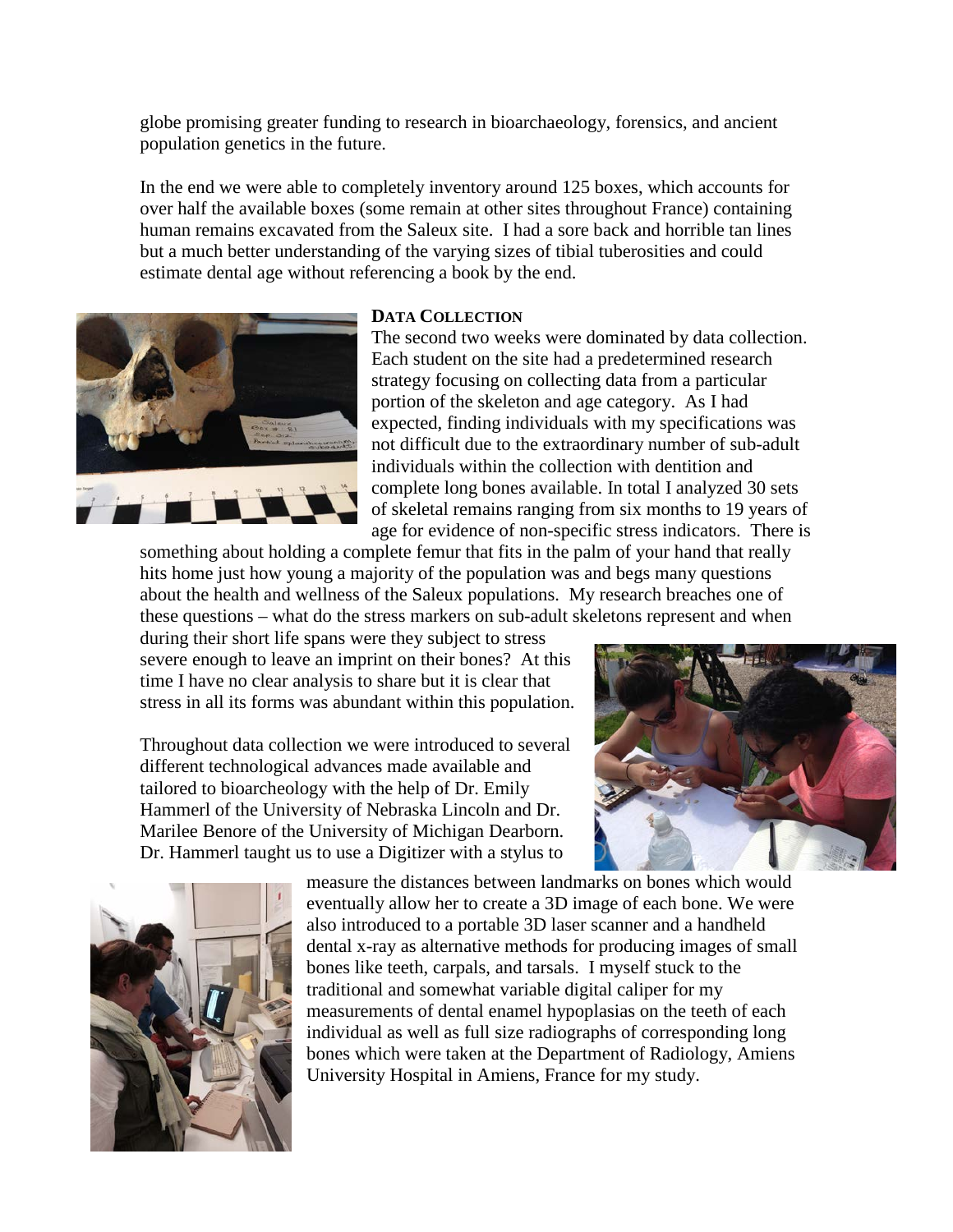

On several occasions we also had visitors from the local community, the Lancheres mayor and two local newspapers of Picardi to name a few. Their inquisitive questions and interest in our research put each of us on the spot but had a positive influence on the perception of our studies in the community. Donning ceremonial scrub smocks and posing for numerous action shots with calipers and the bones we hoped to promote a positive light on osteological analysis for future researchers.

#### **TRAVEL AND FUN**

Amongst data collecting and inventorying we made time to also experience the culture of

France, enjoying the food, wine, and historical monuments of the areas we visited. From living beside the castle of St. Valery where William the Conquerer assembled his fleet and Joan of Arc was held captive to walking through the Notre-Dame of Amiens Cathedral the tallest complete cathedral in France, we took a walk nearly every day through medieval history. On a short trip to Paris we also took time to walk through the subterranean catacombs and like your typical osteologists took note of all the a-typical malformations we could see by the light of our phones. A perfect backdrop to our study of peoples from the middle ages, the cities and towns offered up their cobble stone walkways, bakeries and hearts to us – their touring osteologists.